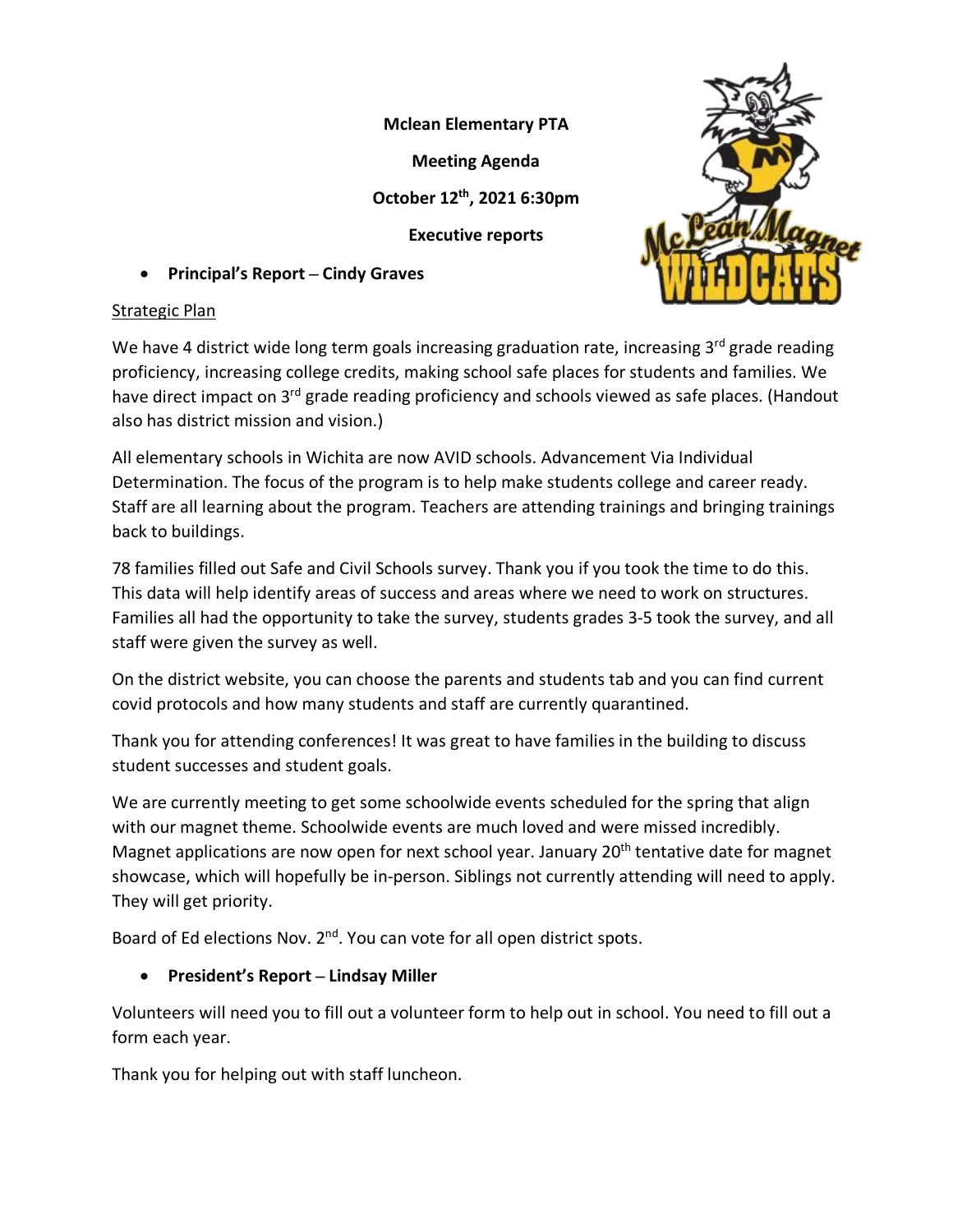## • **Treasurer's Report – Sarah Leonard**

PUSIC pizza sales made \$385

Book Fair sold approximately \$4500.

We do have a new school pet. We may need to add additional money to the pet allocation after we discuss with Mrs. Oelze.

#### **Reports**

#### • **Book Fair Final Numbers – Lindsay Miller**

We don't make cash money we get Scholastic dollars. We had 2422.62 we spent just under \$700 for classrooms and birthday books. After adding in what we made we now have a total of 4689.69

Ray Hall will be taking over the Spring Book Fair. February 2<sup>nd</sup>, 3<sup>rd</sup>, and 4<sup>th</sup>.

It was super exciting to see families and kids getting excited about books.

## • **Fall Fundraiser/Coin challenge- Shannon Proffitt**

The Fall Fundraiser will be a penny war to be held November 15-19. The students will compete against each other in grade level teams. Pennies and Dollars add points to your team and silver coins can take points from other teams. The jars will be in the office for the students to put coins in. We will count the coins at the end of the week to see which class will earn a pizza party.

#### **Tshirt Update – Lindsay Miller**

T-shirt order is delayed currently. Tshirt contact is working very diligently to get the order done. Once we have them we will get them turned around and out to students quickly.

## • **Family Night Out Update – Shannon Proffitt**

Carousel Skate Nights will be **Nov. 3,** 2021 6-9 p.m. and **Feb. 23** 6-9 p.m.

There is the pending Chick-Fil- A date of **12/7** from 3pm - 10pm Maple and Ridge

We have confirmed a Chipotle date of **1/10** from 4-8pm @ 21st and Amidon Code PTG7NWZ.

## • **Volunteer opportunities for upcoming events**

We will need coin counters for the afternoon of November 19<sup>th</sup> so we can announce the winners before the end of the day.

Room parent coordinator. Would contact the parents that would potentially want to be a room parent. Ray Hall will take over this role.